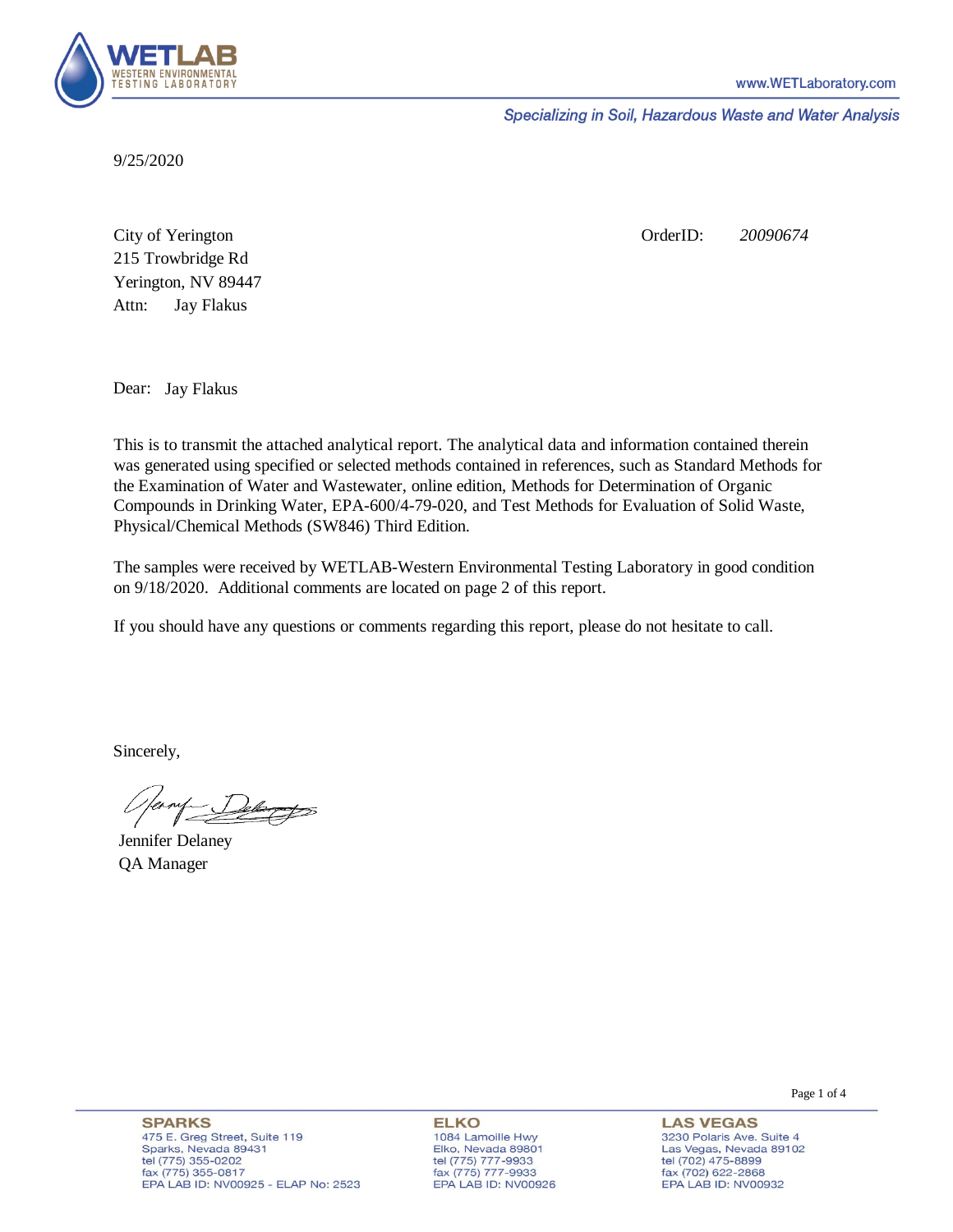## *City of Yerington - 20090674*

### **Specific Report Comments**

None

#### **Report Legend**

| B         | $\sim$                   | Blank contamination; Analyte detected above the method reporting limit in an associated blank                                                                                                                             |
|-----------|--------------------------|---------------------------------------------------------------------------------------------------------------------------------------------------------------------------------------------------------------------------|
| D         | $\overline{\phantom{a}}$ | Due to the sample matrix dilution was required in order to properly detect and report the analyte. The reporting limit has been<br>adjusted accordingly.                                                                  |
| HT        | $\overline{\phantom{a}}$ | Sample analyzed beyond the accepted holding time                                                                                                                                                                          |
| J         | $\overline{\phantom{a}}$ | The reported value is between the laboratory method detection limit and the laboratory practical quantitation limit. The reported<br>result should be considered an estimate.                                             |
| K         | $\overline{\phantom{a}}$ | The TPH Diesel Concentration reported here likely includes some heavier TPH Oil hydrocarbons reported in the TPH Diesel<br>range as per EPA 8015.                                                                         |
| L         | $\overline{\phantom{a}}$ | The TPH Oil Concentration reported here likely includes some lighter TPH Diesel hydrocarbons reported in the TPH Oil range<br>as per EPA 8015.                                                                            |
| M         | $\overline{\phantom{a}}$ | The matrix spike/matrix spike duplicate (MS/MSD) values for the analysis of this parameter were outside acceptance criteria due<br>to probable matrix interference. The reported result should be considered an estimate. |
| N         | $\overline{\phantom{a}}$ | There was insufficient sample available to perform a spike and/or duplicate on this analytical batch.                                                                                                                     |
| NC        | $\overline{\phantom{a}}$ | Not calculated due to matrix interference                                                                                                                                                                                 |
| QD        | $\overline{\phantom{a}}$ | The sample duplicate or matrix spike duplicate analysis demonstrated sample imprecision. The reported result should be<br>considered an estimate.                                                                         |
| QL        | $\overline{\phantom{a}}$ | The result for the laboratory control sample (LCS) was outside WETLAB acceptance criteria and reanalysis was not possible.<br>The reported data should be considered an estimate.                                         |
| S         | $\overline{\phantom{a}}$ | Surrogate recovery was outside of laboratory acceptance limits due to matrix interference. The associated blank and LCS<br>surrogate recovery was within acceptance limits                                                |
| <b>SC</b> | $\overline{\phantom{a}}$ | Spike recovery not calculated. Sample concentration >4X the spike amount; therefore, the spike could not be adequately<br>recovered                                                                                       |
| U         | $\overline{\phantom{a}}$ | The analyte was analyzed for, but was not detected above the level of the reported sample reporting/quantitation limit. The<br>reported result should be considered an estimate.                                          |

#### **General Lab Comments**

Per method recommendation (section 4.4), Samples analyzed by methods EPA 300.0 and EPA 300.1 have been filtered prior to analysis.

The following is an interpretation of the results from EPA method 9223B:

A result of zero (0) indicates absence for both coliform and Escherichia coli meaning the water meets the microbiological requirements of the U.S. EPA Safe Drinking Water Act (SDWA). A result of one (1) for either test indicates presence and the water does not meet the SDWA requirements. Waters with positive tests should be disinfected by a certified water treatment operator and retested.

Per federal regulation the holding time for the following parameters in aqueous/water samples is 15 minutes: Residual Chlorine, pH, Dissolved Oxygen, Sulfite.

**ELKO** 1084 Lamoille Hwy Elko, Nevada 89801 tel (775) 777-9933<br>fax (775) 777-9933 EPA LAB ID: NV00926 **LAS VEGAS** 3230 Polaris Ave. Suite 4 Las Vegas, Nevada 89102

tel (702) 475-8899<br>fax (702) 622-2868

EPA LAB ID: NV00932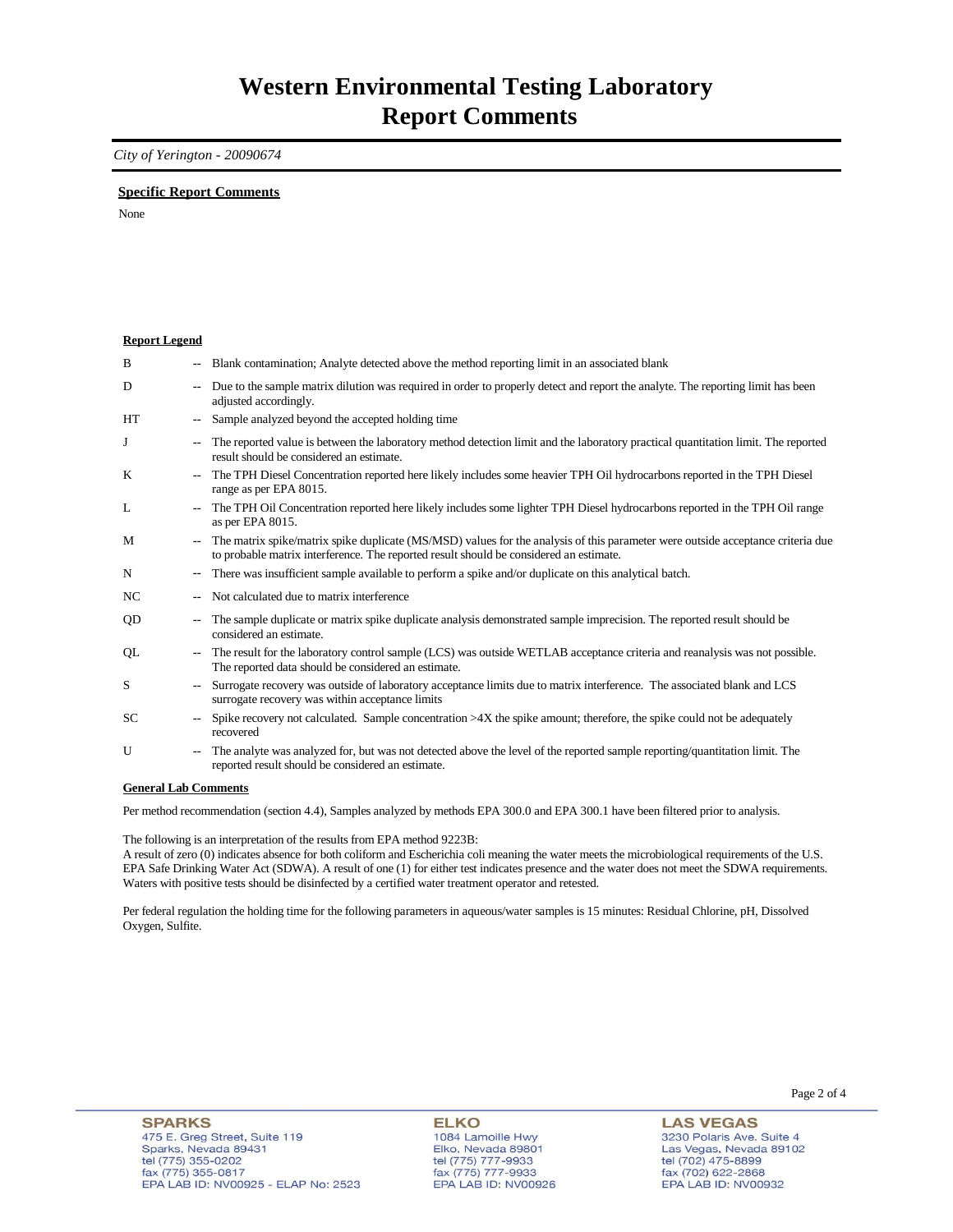## **Western Environmental Testing Laboratory Analytical Report**

**City of Yerington**

**215 Trowbridge Rd**

**Yerington, NV 89447**

**Attn:** Jay Flakus

**Phone:** (775) 302-1155 **Fax:** NoFax

**PO\Project:** *City of Yerington/LY-0255-C / NV0000255*

| <b>Customer Sample ID:</b>      | 422 Silver Star Ct |                                 |              |                     |    | Collect Date/Time: 9/18/2020 09:45   |               |           |         |
|---------------------------------|--------------------|---------------------------------|--------------|---------------------|----|--------------------------------------|---------------|-----------|---------|
| <b>WETLAB Sample ID:</b>        | 20090674-001       | <b>Field Residual Chlorine:</b> |              | $0.48 \text{ mg/L}$ |    | <b>Receive Date:</b> 9/18/2020 11:53 |               |           |         |
| Analyte                         | <b>Method</b>      | <b>Results</b>                  | <b>Units</b> | DF                  | RL | <b>Analyzed</b>                      | <b>DW MCL</b> | Pass/Fail | LabID   |
| <b>Microbiological Analyses</b> |                    |                                 |              |                     |    |                                      |               |           |         |
| <b>Total Coliform</b>           | SM 9223B (IDEXX 0  |                                 | $/100$ mL    | 1                   |    | 9/18/2020                            | $0/100$ mL    | Pass      | NV00925 |
| Escherichia Coli                | SM 9223B (IDEXX 0  |                                 | $/100$ mL    | 1                   |    | 9/18/2020                            | $0/100$ mL    | Pass      | NV00925 |
| <b>Customer Sample ID:</b>      | 102 S. Main St     |                                 |              |                     |    | Collect Date/Time: 9/18/2020 09:35   |               |           |         |
| <b>WETLAB Sample ID:</b>        | 20090674-002       | <b>Field Residual Chlorine:</b> |              | $0.45$ mg/L         |    | <b>Receive Date: 9/18/2020 11:53</b> |               |           |         |
| Analyte                         | <b>Method</b>      | <b>Results</b>                  | <b>Units</b> | DF                  | RL | <b>Analyzed</b>                      | <b>DW MCL</b> | Pass/Fail | LabID   |
| <b>Microbiological Analyses</b> |                    |                                 |              |                     |    |                                      |               |           |         |
| <b>Total Coliform</b>           | SM 9223B (IDEXX 0  |                                 | $/100$ mL    | 1                   |    | 9/18/2020                            | $0/100$ mL    | Pass      | NV00925 |
| Escherichia Coli                | SM 9223B (IDEXX 0  |                                 | $/100$ mL    | 1                   |    | 9/18/2020                            | $0/100$ mL    | Pass      | NV00925 |
| <b>Customer Sample ID:</b>      | 35 White Face Ln   |                                 |              |                     |    | Collect Date/Time: 9/18/2020 10:00   |               |           |         |
| <b>WETLAB Sample ID:</b>        | 20090674-003       | <b>Field Residual Chlorine:</b> |              | $0.43$ mg/L         |    | <b>Receive Date: 9/18/2020 11:53</b> |               |           |         |
| Analyte                         | <b>Method</b>      | <b>Results</b>                  | <b>Units</b> | DF                  | RL | <b>Analyzed</b>                      | <b>DW MCL</b> | Pass/Fail | LabID   |
| <b>Microbiological Analyses</b> |                    |                                 |              |                     |    |                                      |               |           |         |
| <b>Total Coliform</b>           | SM 9223B (IDEXX 0  |                                 | $/100$ mL    | 1                   |    | 9/18/2020                            | $0/100$ mL    | Pass      | NV00925 |
| Escherichia Coli                | SM 9223B (IDEXX 0  |                                 | $/100$ mL    | 1                   |    | 9/18/2020                            | $0/100$ mL    | Pass      | NV00925 |

*DF=Dilution Factor, RL = Reporting Limit (minimum 3X the MDL), ND = Not Detected <RL or <MDL (if listed)* Page 3 of 4

**ELKO** 1084 Lamoille Hwy Elko, Nevada 89801<br>tel (775) 777-9933<br>fax (775) 777-9933 EPA LAB ID: NV00926 **LAS VEGAS** 3230 Polaris Ave. Suite 4 Las Vegas, Nevada 89102 tel (702) 475-8899<br>fax (702) 622-2868 EPA LAB ID: NV00932

**Date Printed:** 9/25/2020 **OrderID:** *20090674*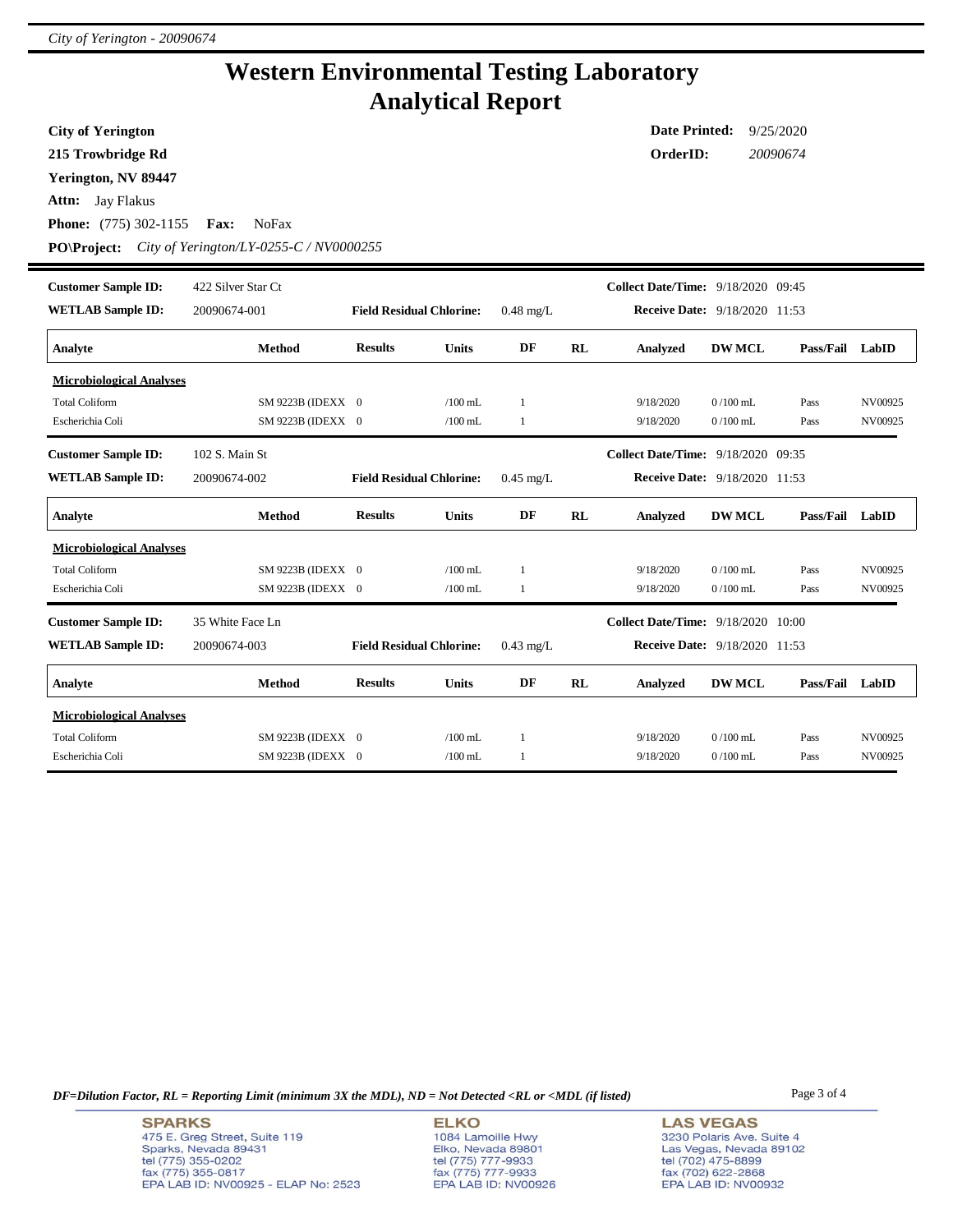# **Western Environmental Testing Laboratory QC Report**

| <b>OCBatchID</b> | <b>OCType</b> | Parameter             | Method                 | <b>Result</b> | Actual | $%$ Rec | Units     |
|------------------|---------------|-----------------------|------------------------|---------------|--------|---------|-----------|
| QC20090785       | Blank 1       | <b>Total Coliform</b> | <b>SM 9223B (IDEX)</b> |               |        |         | /100 mL   |
|                  |               | Escherichia Coli      | <b>SM 9223B (IDEX)</b> |               |        |         | $/100$ mL |

*DF=Dilution Factor, RL = Reporting Limit (minimum 3X the MDL), ND = Not Detected <RL or <MDL (if listed)* Page 4 of 4

**SPARKS** 475 E. Greg Street, Suite 119 Sparks, Nevada 89431<br>tel (775) 355-0202<br>fax (775) 355-0817 EPA LAB ID: NV00925 - ELAP No: 2523

**ELKO** 1084 Lamoille Hwy Elko, Nevada 89801<br>tel (775) 777-9933<br>fax (775) 777-9933 EPA LAB ID: NV00926

**LAS VEGAS** 3230 Polaris Ave. Suite 4 Las Vegas, Nevada 89102<br>tel (702) 475-8899<br>fax (702) 622-2868<br>EPA LAB ID: NV00932